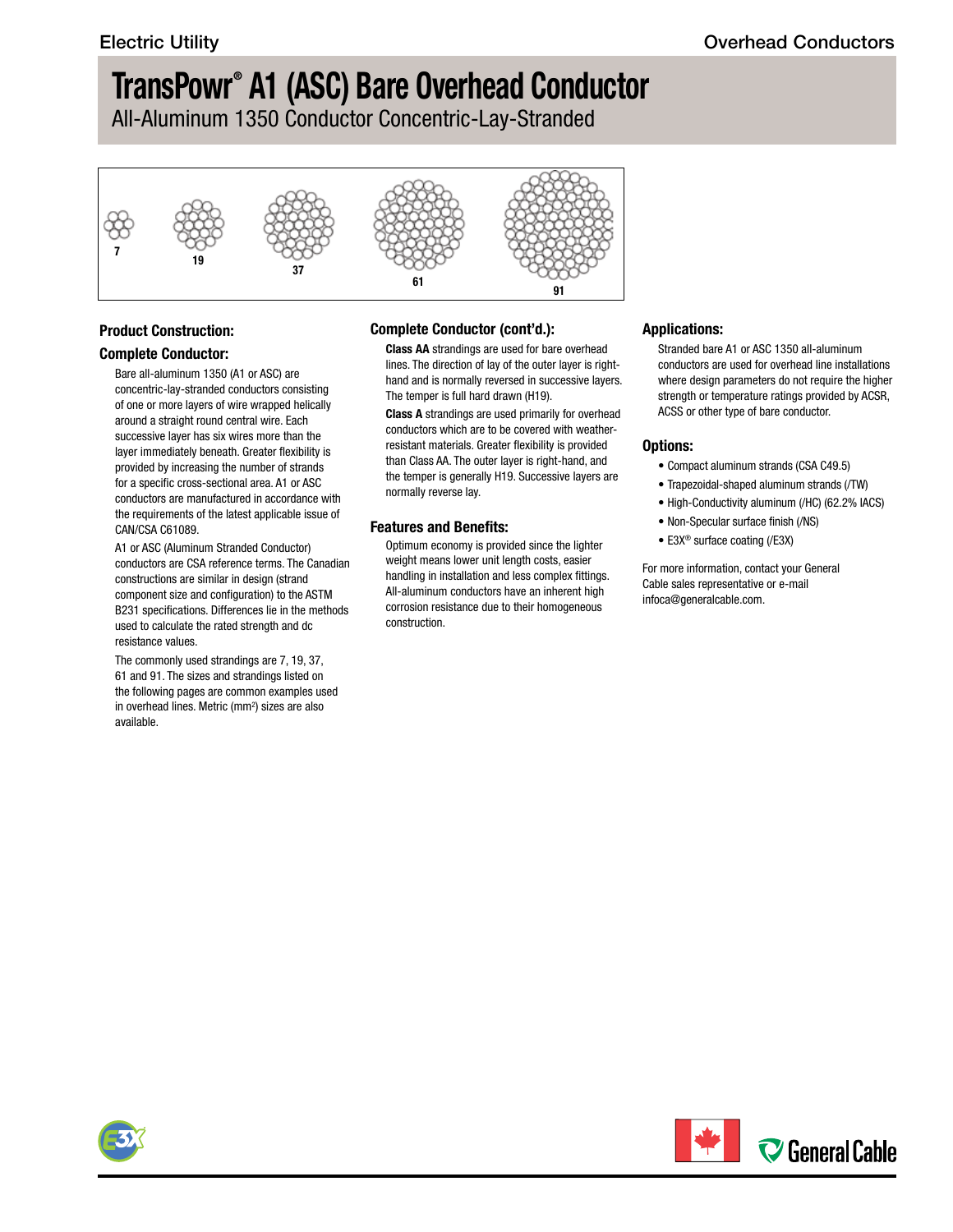All-Aluminum 1350 Conductor Concentric-Lay-Stranded

|                            |                                  |                       |                 |                                     |              |             | A1 (ASC), ALUMINUM CONDUCTOR, CONCENTRIC-LAY-STRANDED (MECHANICAL PROPERTIES) |                                                   |
|----------------------------|----------------------------------|-----------------------|-----------------|-------------------------------------|--------------|-------------|-------------------------------------------------------------------------------|---------------------------------------------------|
|                            |                                  | <b>CONDUCTOR SIZE</b> |                 |                                     |              |             |                                                                               |                                                   |
| <b>CODE</b><br><b>WORD</b> | <b>CSA</b><br><b>DESIGNATION</b> | <b>AWG or kcmil</b>   | mm <sup>2</sup> | <b>STRANDING</b><br>NO. X DIA. (mm) | <b>CLASS</b> | $0.D.$ (mm) | <b>KG/KM</b>                                                                  | <b>NOMINAL MASS   RATED STRENGTH</b><br><b>kN</b> |
| Peachbell                  | 13-A1-7                          | #6                    | 13.3            | 7x1.56                              | A            | 4.68        | 36.66                                                                         | 2.61                                              |
| Rose                       | $21 - A1 - 7$                    | #4                    | 21.2            | 7x1.96                              | $\mathsf{A}$ | 5.88        | 57.87                                                                         | 4.12                                              |
| Iris                       | 34-A1-7                          | #2                    | 33.6            | 7x2.47                              | A, AA        | 7.41        | 91.91                                                                         | 6.21                                              |
| Pansy                      | $42 - A1 - 7$                    | #1                    | 42.4            | 7x2.78                              | A, AA        | 8.34        | 116.4                                                                         | 7.44                                              |
| Poppy                      | 54-A1-7                          | 1/0                   | 53.5            | 7x3.12                              | A, AA        | 9.36        | 146.6                                                                         | 9.10                                              |
| Aster                      | 67-A1-7                          | 2/0                   | 67.4            | 7x3.50                              | A, AA        | 10.5        | 184.5                                                                         | 11.4                                              |
| Phlox                      | 85-A1-7                          | 3/0                   | 85.0            | 7x3.93                              | A, AA        | 11.8        | 232.7                                                                         | 14.0                                              |
| Oxlip                      | 107-A1-7                         | 4/0                   | 107.2           | 7x4.42                              | A, AA        | 13.3        | 294.3                                                                         | 17.7                                              |
| Daisy                      | 135-A1-7                         | 266.8                 | 135.2           | 7x4.96                              | AA           | 14.9        | 370.6                                                                         | 22.3                                              |
| Laurel                     | 135-A1-19                        | 266.8                 | 135.2           | 19x3.01                             | $\mathsf{A}$ | 15.1        | 372.0                                                                         | 23.0                                              |
| Peony                      | 152-A1-19                        | 300                   | 152.0           | 19x3.19                             | A            | 16.0        | 417.9                                                                         | 25.8                                              |
| Tulip                      | 170-A1-19                        | 336.4                 | 170.5           | 19x3.38                             | $\mathsf{A}$ | 16.9        | 469.1                                                                         | 29.0                                              |
| Daffodil                   | 177-A1-19                        | 350                   | 177.4           | 19x3.45                             | $\mathsf{A}$ | 17.3        | 488.7                                                                         | 30.2                                              |
| Canna                      | 201-A1-19                        | 397.5                 | 201.4           | 19x3.67                             | A,AA         | 18.4        | 553.1                                                                         | 34.2                                              |
| Cosmos                     | 242-A1-19                        | 477                   | 241.7           | 19x4.02                             | AA           | 20.1        | 663.6                                                                         | 39.8                                              |
| Syringa                    | 242-A1-37                        | 477                   | 241.7           | 37x2.88                             | $\mathsf{A}$ | 20.2        | 665.5                                                                         | 42.2                                              |
| Zinnia                     | 500-A1-19                        | 500                   | 253.4           | 19x4.12                             | AA           | 20.6        | 697.0                                                                         | 41.8                                              |
| Hyacinth                   | 253-A1-37                        | 500                   | 253.4           | 37x2.95                             | $\mathsf{A}$ | 20.7        | 698.2                                                                         | 44.3                                              |
| Dahlia                     | 282-A1-19                        | 556.5                 | 282.0           | 19x4.35                             | AA           | 21.8        | 777.0                                                                         | 46.6                                              |
| Mistletoe                  | 282-A1-37                        | 556.5                 | 282.0           | 37x3.12                             | A            | 21.8        | 781.0                                                                         | 48.1                                              |
| Meadowsweet                | 304-A1-37                        | 600                   | 304.0           | 37x3.23                             | A, AA        | 22.6        | 837.0                                                                         | 51.5                                              |
| Orchid                     | 322-A1-37                        | 636                   | 322.3           | 37x3.33                             | A, AA        | 23.3        | 889.7                                                                         | 54.8                                              |
| Violet                     | 363-A1-37                        | 715.5                 | 362.6           | 37x3.53                             | AA           | 24.7        | 999.7                                                                         | 61.6                                              |
| Nasturtium                 | 363-A1-61                        | 715.5                 | 362.6           | 61x2.75                             | $\mathsf{A}$ | 24.8        | 1005                                                                          | 65.2                                              |
| Petunia                    | 380-A1-37                        | 750                   | 380.0           | 37x3.62                             | AA           | 25.3        | 1051                                                                          | 64.7                                              |
| Arbutus                    | 403-A1-37                        | 795                   | 402.8           | 37x3.72                             | AA           | 26.0        | 1110                                                                          | 68.4                                              |
| Lilac                      | 403-A1-61                        | 795                   | 402.8           | 61x2.90                             | $\mathsf{A}$ | 26.1        | 1117                                                                          | 70.5                                              |
| Fuchsia                    | 405-A1-37                        | 800                   | 405.4           | 37x3.73                             | AA           | 26.1        | 1116                                                                          | 68.7                                              |
| Heliotrope                 | 405-A1-61                        | 800                   | 405.4           | 61x2.91                             | $\mathsf{A}$ | 26.2        | 1125                                                                          | 71.0                                              |
| Anemone                    | 443-A1-37                        | 874.5                 | 443.1           | 37x3.90                             | AA           | 27.3        | 1220                                                                          | 72.9                                              |
| Crocus                     | 443-A1-61                        | 874.5                 | 443.1           | 61x3.04                             | $\mathsf{A}$ | 27.4        | 1228                                                                          | 75.3                                              |
| Magnolia                   | 483-A1-37                        | 954                   | 483.4           | 37x4.08                             | AA           | 28.6        | 1336                                                                          | 79.8                                              |
| Goldenrod                  | 483-A1-61                        | 954                   | 483.4           | 61x3.18                             | A            | 28.6        | 1343                                                                          | 82.4                                              |
| Camellia                   | 507-A1-61                        | 1000                  | 506.7           | 61x3.25                             | $\mathsf{A}$ | 29.3        | 1403                                                                          | 86.0                                              |
| Bluebell                   | 524-A1-37                        | 1033.5                | 523.7           | 37x4.25                             | AA           | 29.8        | 1449                                                                          | 86.6                                              |
| Larkspur                   | 524-A1-61                        | 1033.5                | 523.7           | 61x3.31                             | $\mathsf{A}$ | 29.8        | 1455                                                                          | 89.2                                              |
| Marigold                   | 564-A1-61                        | 1113                  | 564.0           | 61x3.43                             | A, AA        | 30.9        | 1563                                                                          | 95.8                                              |
| Hawthorn                   | 604-A1-61                        | 1192.5                | 604.3           | 61x3.55                             | A, AA        | 32.0        | 1674                                                                          | 103                                               |
| Narcissus                  | 645-A1-61                        | 1272                  | 644.5           | 61x3.67                             | A, AA        | 33.0        | 1789                                                                          | 110                                               |
| Columbine                  | 685-A1-61                        | 1351.5                | 684.8           | 61x3.78                             | A, AA        | 34.0        | 1898                                                                          | 113                                               |
|                            |                                  | 1431                  |                 |                                     | A, AA        |             |                                                                               | 120                                               |
| Carnation                  | 725-A1-61                        |                       | 725.1           | 61x3.89                             |              | 35.0        | 2010                                                                          |                                                   |

Dimensions and weights not designated as mininum or maximum are nominal values and subject to manufacturing tolerances. In this context, weight means mass.



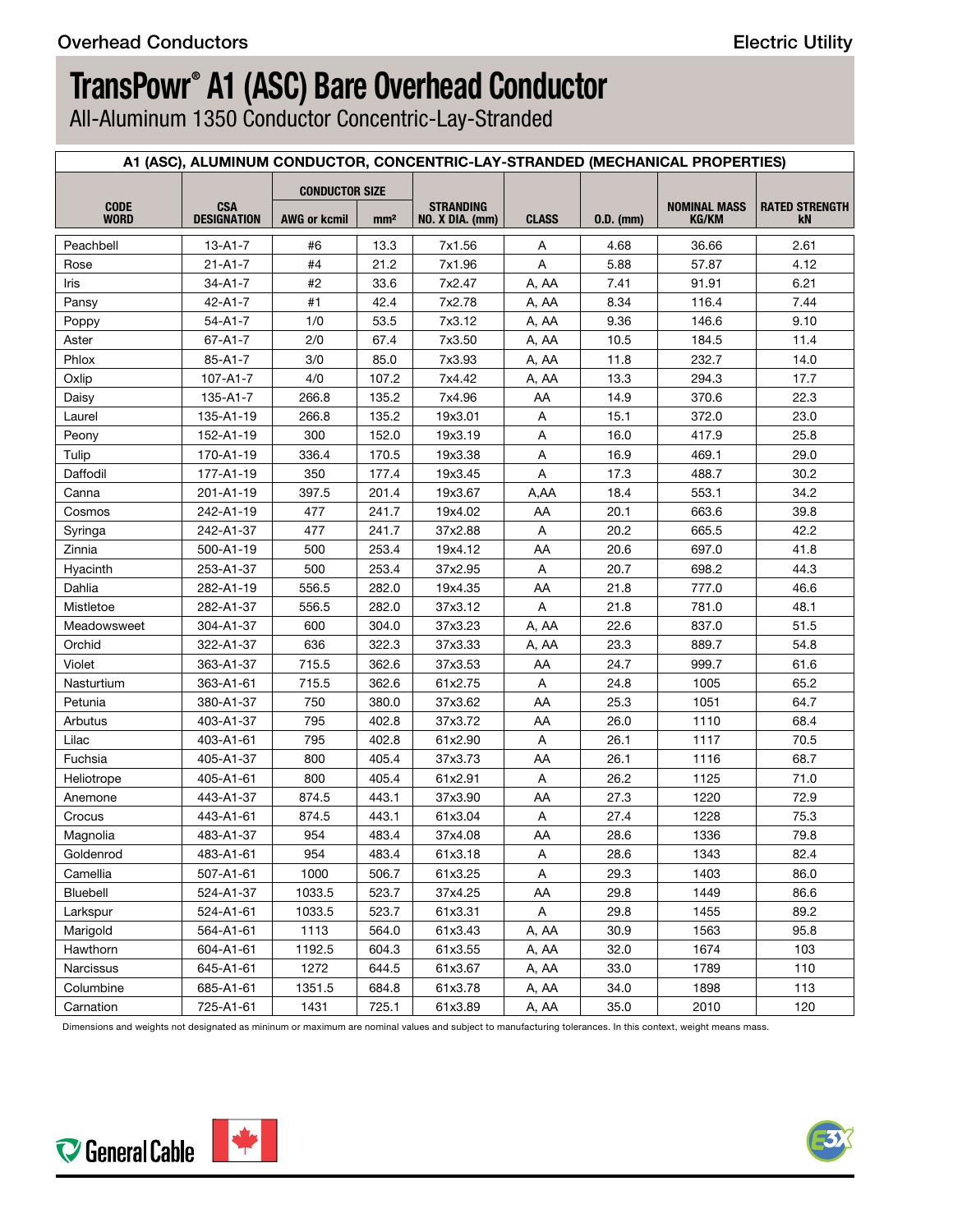All-Aluminum 1350 Conductor Concentric-Lay-Stranded

| <b>CONDUCTOR SIZE</b><br><b>RESISTANCE (1)OHMS/KM</b><br>AMPACITY @75°C (2)<br><b>GEOMETRIC</b><br><b>CAPACITIVE</b><br><b>INDUCTIVE</b><br><b>MEAN</b><br><b>REACTANCE</b><br><b>REACTANCE</b><br><b>RADIUS CM</b><br><b>OHM/KM (3)</b><br>DC @20°C   AC @25°C   AC @75°C   STANDARD<br>$E3X^{\circledcirc}$<br>MEGAOHM-KM (3)<br>mm <sup>2</sup><br>13.3<br>2.153<br>2.196<br>2.631<br>95<br>102<br>0.171<br>0.3911<br>0.2326<br>21.2<br>1.381<br>1.655<br>127<br>137<br>0.3740<br>0.2215<br>1.354<br>0.213<br>33.6<br>0.8687<br>185<br>0.8514<br>1.041<br>170<br>0.268<br>0.3570<br>0.2105<br>0.6889<br>0.8252<br>214<br>42.4<br>0.6751<br>196<br>0.302<br>0.3481<br>0.2050<br>53.5<br>0.5351<br>0.5460<br>0.6541<br>249<br>0.338<br>0.3393<br>0.1994<br>227<br>67.4<br>289<br>0.4246<br>0.4333<br>0.5190<br>262<br>0.381<br>0.3304<br>0.1939<br>85.0<br>0.3367<br>0.3437<br>303<br>336<br>0.4117<br>0.427<br>0.3219<br>0.1884<br>107.2<br>0.2671<br>0.2727<br>0.3266<br>391<br>0.1828<br>351<br>0.482<br>0.3127<br>135.2<br>0.2118<br>0.2164<br>0.2591<br>455<br>0.539<br>0.1773<br>406<br>0.3041<br>135.2<br>0.2127<br>0.2174<br>0.2603<br>455<br>0.570<br>0.2999<br>0.1767<br>406<br>152.0<br>0.1892<br>0.1935<br>0.2316<br>0.604<br>0.2956<br>0.1739<br>437<br>491<br>170.5<br>0.1687<br>0.1726<br>0.2066<br>530<br>0.1712<br>469<br>0.640<br>0.2914<br>177.4<br>543<br>0.1703<br>0.1621<br>0.1659<br>0.1986<br>481<br>0.652<br>0.2897<br>201.4<br>0.1750<br>590<br>0.1672<br>0.1428<br>0.1463<br>521<br>0.695<br>0.2851<br>241.7<br>0.1190<br>0.1222<br>584<br>665<br>0.762<br>0.2782<br>0.1628<br>0.1461<br>241.7<br>0.1226<br>0.1466<br>583<br>664<br>0.774<br>0.2769<br>0.1627<br>0.1194<br>253.4<br>0.1394<br>0.1135<br>0.1166<br>601<br>686<br>0.780<br>0.2763<br>0.1617<br>685<br>0.2753<br>253.4<br>0.1139<br>0.1171<br>0.1399<br>600<br>0.792<br>0.1616<br>282.0<br>0.1020<br>0.1049<br>0.1254<br>642<br>735<br>0.823<br>0.2723<br>0.1592<br>282.0<br>0.1259<br>642<br>734<br>0.2710<br>0.1023<br>0.1054<br>0.838<br>0.1590<br>304.0<br>0.09490<br>0.09790<br>0.1169<br>672<br>771<br>0.2684<br>0.869<br>0.1572<br>322.3<br>0.08951<br>0.09247<br>0.1104<br>697<br>801<br>0.896<br>0.2658<br>0.1558<br>0.07956<br>0.08246<br>0.09832<br>750<br>865<br>362.6<br>0.948<br>0.2618<br>0.1530<br>0.07991<br>0.08286<br>0.09879<br>0.2608<br>362.6<br>748<br>863<br>0.957<br>0.1529<br>380.0<br>0.07592<br>0.07880<br>0.09392<br>772<br>891<br>0.972<br>0.2599<br>0.1519<br>402.8<br>0.07162<br>0.07450<br>0.08873<br>925<br>1.000<br>0.2576<br>0.1505<br>800<br>0.07192<br>0.07486<br>0.08915<br>924<br>0.2569<br>402.8<br>799<br>1.01<br>0.1504<br>0.07117<br>0.07404<br>0.08819<br>929<br>0.2576<br>405.4<br>803<br>1.00<br>0.1504<br>0.07147<br>0.07441<br>0.08860<br>927<br>0.2569<br>405.4<br>802<br>0.1503<br>1.01<br>0.06799<br>0.08089<br>0.2539<br>443.1<br>0.06511<br>984<br>1.05<br>0.1482<br>848<br>0.06538<br>0.06833<br>0.08128<br>982<br>0.2533<br>0.1482<br>443.1<br>847<br>1.06<br>0.05968<br>0.06259<br>0.07437<br>895<br>1041<br>0.2507<br>0.1461<br>483.4<br>1.10<br>483.4<br>0.05993<br>0.06291<br>0.07474<br>893<br>1039<br>1.10<br>0.2503<br>0.1461 |
|---------------------------------------------------------------------------------------------------------------------------------------------------------------------------------------------------------------------------------------------------------------------------------------------------------------------------------------------------------------------------------------------------------------------------------------------------------------------------------------------------------------------------------------------------------------------------------------------------------------------------------------------------------------------------------------------------------------------------------------------------------------------------------------------------------------------------------------------------------------------------------------------------------------------------------------------------------------------------------------------------------------------------------------------------------------------------------------------------------------------------------------------------------------------------------------------------------------------------------------------------------------------------------------------------------------------------------------------------------------------------------------------------------------------------------------------------------------------------------------------------------------------------------------------------------------------------------------------------------------------------------------------------------------------------------------------------------------------------------------------------------------------------------------------------------------------------------------------------------------------------------------------------------------------------------------------------------------------------------------------------------------------------------------------------------------------------------------------------------------------------------------------------------------------------------------------------------------------------------------------------------------------------------------------------------------------------------------------------------------------------------------------------------------------------------------------------------------------------------------------------------------------------------------------------------------------------------------------------------------------------------------------------------------------------------------------------------------------------------------------------------------------------------------------------------------------------------------------------------------------------------------------------------------------------------------------------------------------------------------------------------------------------------------------------------------------------------------------------------------------------------------------------------------------------------------|
|                                                                                                                                                                                                                                                                                                                                                                                                                                                                                                                                                                                                                                                                                                                                                                                                                                                                                                                                                                                                                                                                                                                                                                                                                                                                                                                                                                                                                                                                                                                                                                                                                                                                                                                                                                                                                                                                                                                                                                                                                                                                                                                                                                                                                                                                                                                                                                                                                                                                                                                                                                                                                                                                                                                                                                                                                                                                                                                                                                                                                                                                                                                                                                                       |
|                                                                                                                                                                                                                                                                                                                                                                                                                                                                                                                                                                                                                                                                                                                                                                                                                                                                                                                                                                                                                                                                                                                                                                                                                                                                                                                                                                                                                                                                                                                                                                                                                                                                                                                                                                                                                                                                                                                                                                                                                                                                                                                                                                                                                                                                                                                                                                                                                                                                                                                                                                                                                                                                                                                                                                                                                                                                                                                                                                                                                                                                                                                                                                                       |
|                                                                                                                                                                                                                                                                                                                                                                                                                                                                                                                                                                                                                                                                                                                                                                                                                                                                                                                                                                                                                                                                                                                                                                                                                                                                                                                                                                                                                                                                                                                                                                                                                                                                                                                                                                                                                                                                                                                                                                                                                                                                                                                                                                                                                                                                                                                                                                                                                                                                                                                                                                                                                                                                                                                                                                                                                                                                                                                                                                                                                                                                                                                                                                                       |
|                                                                                                                                                                                                                                                                                                                                                                                                                                                                                                                                                                                                                                                                                                                                                                                                                                                                                                                                                                                                                                                                                                                                                                                                                                                                                                                                                                                                                                                                                                                                                                                                                                                                                                                                                                                                                                                                                                                                                                                                                                                                                                                                                                                                                                                                                                                                                                                                                                                                                                                                                                                                                                                                                                                                                                                                                                                                                                                                                                                                                                                                                                                                                                                       |
|                                                                                                                                                                                                                                                                                                                                                                                                                                                                                                                                                                                                                                                                                                                                                                                                                                                                                                                                                                                                                                                                                                                                                                                                                                                                                                                                                                                                                                                                                                                                                                                                                                                                                                                                                                                                                                                                                                                                                                                                                                                                                                                                                                                                                                                                                                                                                                                                                                                                                                                                                                                                                                                                                                                                                                                                                                                                                                                                                                                                                                                                                                                                                                                       |
|                                                                                                                                                                                                                                                                                                                                                                                                                                                                                                                                                                                                                                                                                                                                                                                                                                                                                                                                                                                                                                                                                                                                                                                                                                                                                                                                                                                                                                                                                                                                                                                                                                                                                                                                                                                                                                                                                                                                                                                                                                                                                                                                                                                                                                                                                                                                                                                                                                                                                                                                                                                                                                                                                                                                                                                                                                                                                                                                                                                                                                                                                                                                                                                       |
|                                                                                                                                                                                                                                                                                                                                                                                                                                                                                                                                                                                                                                                                                                                                                                                                                                                                                                                                                                                                                                                                                                                                                                                                                                                                                                                                                                                                                                                                                                                                                                                                                                                                                                                                                                                                                                                                                                                                                                                                                                                                                                                                                                                                                                                                                                                                                                                                                                                                                                                                                                                                                                                                                                                                                                                                                                                                                                                                                                                                                                                                                                                                                                                       |
|                                                                                                                                                                                                                                                                                                                                                                                                                                                                                                                                                                                                                                                                                                                                                                                                                                                                                                                                                                                                                                                                                                                                                                                                                                                                                                                                                                                                                                                                                                                                                                                                                                                                                                                                                                                                                                                                                                                                                                                                                                                                                                                                                                                                                                                                                                                                                                                                                                                                                                                                                                                                                                                                                                                                                                                                                                                                                                                                                                                                                                                                                                                                                                                       |
|                                                                                                                                                                                                                                                                                                                                                                                                                                                                                                                                                                                                                                                                                                                                                                                                                                                                                                                                                                                                                                                                                                                                                                                                                                                                                                                                                                                                                                                                                                                                                                                                                                                                                                                                                                                                                                                                                                                                                                                                                                                                                                                                                                                                                                                                                                                                                                                                                                                                                                                                                                                                                                                                                                                                                                                                                                                                                                                                                                                                                                                                                                                                                                                       |
|                                                                                                                                                                                                                                                                                                                                                                                                                                                                                                                                                                                                                                                                                                                                                                                                                                                                                                                                                                                                                                                                                                                                                                                                                                                                                                                                                                                                                                                                                                                                                                                                                                                                                                                                                                                                                                                                                                                                                                                                                                                                                                                                                                                                                                                                                                                                                                                                                                                                                                                                                                                                                                                                                                                                                                                                                                                                                                                                                                                                                                                                                                                                                                                       |
|                                                                                                                                                                                                                                                                                                                                                                                                                                                                                                                                                                                                                                                                                                                                                                                                                                                                                                                                                                                                                                                                                                                                                                                                                                                                                                                                                                                                                                                                                                                                                                                                                                                                                                                                                                                                                                                                                                                                                                                                                                                                                                                                                                                                                                                                                                                                                                                                                                                                                                                                                                                                                                                                                                                                                                                                                                                                                                                                                                                                                                                                                                                                                                                       |
|                                                                                                                                                                                                                                                                                                                                                                                                                                                                                                                                                                                                                                                                                                                                                                                                                                                                                                                                                                                                                                                                                                                                                                                                                                                                                                                                                                                                                                                                                                                                                                                                                                                                                                                                                                                                                                                                                                                                                                                                                                                                                                                                                                                                                                                                                                                                                                                                                                                                                                                                                                                                                                                                                                                                                                                                                                                                                                                                                                                                                                                                                                                                                                                       |
|                                                                                                                                                                                                                                                                                                                                                                                                                                                                                                                                                                                                                                                                                                                                                                                                                                                                                                                                                                                                                                                                                                                                                                                                                                                                                                                                                                                                                                                                                                                                                                                                                                                                                                                                                                                                                                                                                                                                                                                                                                                                                                                                                                                                                                                                                                                                                                                                                                                                                                                                                                                                                                                                                                                                                                                                                                                                                                                                                                                                                                                                                                                                                                                       |
|                                                                                                                                                                                                                                                                                                                                                                                                                                                                                                                                                                                                                                                                                                                                                                                                                                                                                                                                                                                                                                                                                                                                                                                                                                                                                                                                                                                                                                                                                                                                                                                                                                                                                                                                                                                                                                                                                                                                                                                                                                                                                                                                                                                                                                                                                                                                                                                                                                                                                                                                                                                                                                                                                                                                                                                                                                                                                                                                                                                                                                                                                                                                                                                       |
|                                                                                                                                                                                                                                                                                                                                                                                                                                                                                                                                                                                                                                                                                                                                                                                                                                                                                                                                                                                                                                                                                                                                                                                                                                                                                                                                                                                                                                                                                                                                                                                                                                                                                                                                                                                                                                                                                                                                                                                                                                                                                                                                                                                                                                                                                                                                                                                                                                                                                                                                                                                                                                                                                                                                                                                                                                                                                                                                                                                                                                                                                                                                                                                       |
|                                                                                                                                                                                                                                                                                                                                                                                                                                                                                                                                                                                                                                                                                                                                                                                                                                                                                                                                                                                                                                                                                                                                                                                                                                                                                                                                                                                                                                                                                                                                                                                                                                                                                                                                                                                                                                                                                                                                                                                                                                                                                                                                                                                                                                                                                                                                                                                                                                                                                                                                                                                                                                                                                                                                                                                                                                                                                                                                                                                                                                                                                                                                                                                       |
|                                                                                                                                                                                                                                                                                                                                                                                                                                                                                                                                                                                                                                                                                                                                                                                                                                                                                                                                                                                                                                                                                                                                                                                                                                                                                                                                                                                                                                                                                                                                                                                                                                                                                                                                                                                                                                                                                                                                                                                                                                                                                                                                                                                                                                                                                                                                                                                                                                                                                                                                                                                                                                                                                                                                                                                                                                                                                                                                                                                                                                                                                                                                                                                       |
|                                                                                                                                                                                                                                                                                                                                                                                                                                                                                                                                                                                                                                                                                                                                                                                                                                                                                                                                                                                                                                                                                                                                                                                                                                                                                                                                                                                                                                                                                                                                                                                                                                                                                                                                                                                                                                                                                                                                                                                                                                                                                                                                                                                                                                                                                                                                                                                                                                                                                                                                                                                                                                                                                                                                                                                                                                                                                                                                                                                                                                                                                                                                                                                       |
|                                                                                                                                                                                                                                                                                                                                                                                                                                                                                                                                                                                                                                                                                                                                                                                                                                                                                                                                                                                                                                                                                                                                                                                                                                                                                                                                                                                                                                                                                                                                                                                                                                                                                                                                                                                                                                                                                                                                                                                                                                                                                                                                                                                                                                                                                                                                                                                                                                                                                                                                                                                                                                                                                                                                                                                                                                                                                                                                                                                                                                                                                                                                                                                       |
|                                                                                                                                                                                                                                                                                                                                                                                                                                                                                                                                                                                                                                                                                                                                                                                                                                                                                                                                                                                                                                                                                                                                                                                                                                                                                                                                                                                                                                                                                                                                                                                                                                                                                                                                                                                                                                                                                                                                                                                                                                                                                                                                                                                                                                                                                                                                                                                                                                                                                                                                                                                                                                                                                                                                                                                                                                                                                                                                                                                                                                                                                                                                                                                       |
|                                                                                                                                                                                                                                                                                                                                                                                                                                                                                                                                                                                                                                                                                                                                                                                                                                                                                                                                                                                                                                                                                                                                                                                                                                                                                                                                                                                                                                                                                                                                                                                                                                                                                                                                                                                                                                                                                                                                                                                                                                                                                                                                                                                                                                                                                                                                                                                                                                                                                                                                                                                                                                                                                                                                                                                                                                                                                                                                                                                                                                                                                                                                                                                       |
|                                                                                                                                                                                                                                                                                                                                                                                                                                                                                                                                                                                                                                                                                                                                                                                                                                                                                                                                                                                                                                                                                                                                                                                                                                                                                                                                                                                                                                                                                                                                                                                                                                                                                                                                                                                                                                                                                                                                                                                                                                                                                                                                                                                                                                                                                                                                                                                                                                                                                                                                                                                                                                                                                                                                                                                                                                                                                                                                                                                                                                                                                                                                                                                       |
|                                                                                                                                                                                                                                                                                                                                                                                                                                                                                                                                                                                                                                                                                                                                                                                                                                                                                                                                                                                                                                                                                                                                                                                                                                                                                                                                                                                                                                                                                                                                                                                                                                                                                                                                                                                                                                                                                                                                                                                                                                                                                                                                                                                                                                                                                                                                                                                                                                                                                                                                                                                                                                                                                                                                                                                                                                                                                                                                                                                                                                                                                                                                                                                       |
|                                                                                                                                                                                                                                                                                                                                                                                                                                                                                                                                                                                                                                                                                                                                                                                                                                                                                                                                                                                                                                                                                                                                                                                                                                                                                                                                                                                                                                                                                                                                                                                                                                                                                                                                                                                                                                                                                                                                                                                                                                                                                                                                                                                                                                                                                                                                                                                                                                                                                                                                                                                                                                                                                                                                                                                                                                                                                                                                                                                                                                                                                                                                                                                       |
|                                                                                                                                                                                                                                                                                                                                                                                                                                                                                                                                                                                                                                                                                                                                                                                                                                                                                                                                                                                                                                                                                                                                                                                                                                                                                                                                                                                                                                                                                                                                                                                                                                                                                                                                                                                                                                                                                                                                                                                                                                                                                                                                                                                                                                                                                                                                                                                                                                                                                                                                                                                                                                                                                                                                                                                                                                                                                                                                                                                                                                                                                                                                                                                       |
|                                                                                                                                                                                                                                                                                                                                                                                                                                                                                                                                                                                                                                                                                                                                                                                                                                                                                                                                                                                                                                                                                                                                                                                                                                                                                                                                                                                                                                                                                                                                                                                                                                                                                                                                                                                                                                                                                                                                                                                                                                                                                                                                                                                                                                                                                                                                                                                                                                                                                                                                                                                                                                                                                                                                                                                                                                                                                                                                                                                                                                                                                                                                                                                       |
|                                                                                                                                                                                                                                                                                                                                                                                                                                                                                                                                                                                                                                                                                                                                                                                                                                                                                                                                                                                                                                                                                                                                                                                                                                                                                                                                                                                                                                                                                                                                                                                                                                                                                                                                                                                                                                                                                                                                                                                                                                                                                                                                                                                                                                                                                                                                                                                                                                                                                                                                                                                                                                                                                                                                                                                                                                                                                                                                                                                                                                                                                                                                                                                       |
|                                                                                                                                                                                                                                                                                                                                                                                                                                                                                                                                                                                                                                                                                                                                                                                                                                                                                                                                                                                                                                                                                                                                                                                                                                                                                                                                                                                                                                                                                                                                                                                                                                                                                                                                                                                                                                                                                                                                                                                                                                                                                                                                                                                                                                                                                                                                                                                                                                                                                                                                                                                                                                                                                                                                                                                                                                                                                                                                                                                                                                                                                                                                                                                       |
|                                                                                                                                                                                                                                                                                                                                                                                                                                                                                                                                                                                                                                                                                                                                                                                                                                                                                                                                                                                                                                                                                                                                                                                                                                                                                                                                                                                                                                                                                                                                                                                                                                                                                                                                                                                                                                                                                                                                                                                                                                                                                                                                                                                                                                                                                                                                                                                                                                                                                                                                                                                                                                                                                                                                                                                                                                                                                                                                                                                                                                                                                                                                                                                       |
|                                                                                                                                                                                                                                                                                                                                                                                                                                                                                                                                                                                                                                                                                                                                                                                                                                                                                                                                                                                                                                                                                                                                                                                                                                                                                                                                                                                                                                                                                                                                                                                                                                                                                                                                                                                                                                                                                                                                                                                                                                                                                                                                                                                                                                                                                                                                                                                                                                                                                                                                                                                                                                                                                                                                                                                                                                                                                                                                                                                                                                                                                                                                                                                       |
|                                                                                                                                                                                                                                                                                                                                                                                                                                                                                                                                                                                                                                                                                                                                                                                                                                                                                                                                                                                                                                                                                                                                                                                                                                                                                                                                                                                                                                                                                                                                                                                                                                                                                                                                                                                                                                                                                                                                                                                                                                                                                                                                                                                                                                                                                                                                                                                                                                                                                                                                                                                                                                                                                                                                                                                                                                                                                                                                                                                                                                                                                                                                                                                       |
|                                                                                                                                                                                                                                                                                                                                                                                                                                                                                                                                                                                                                                                                                                                                                                                                                                                                                                                                                                                                                                                                                                                                                                                                                                                                                                                                                                                                                                                                                                                                                                                                                                                                                                                                                                                                                                                                                                                                                                                                                                                                                                                                                                                                                                                                                                                                                                                                                                                                                                                                                                                                                                                                                                                                                                                                                                                                                                                                                                                                                                                                                                                                                                                       |
|                                                                                                                                                                                                                                                                                                                                                                                                                                                                                                                                                                                                                                                                                                                                                                                                                                                                                                                                                                                                                                                                                                                                                                                                                                                                                                                                                                                                                                                                                                                                                                                                                                                                                                                                                                                                                                                                                                                                                                                                                                                                                                                                                                                                                                                                                                                                                                                                                                                                                                                                                                                                                                                                                                                                                                                                                                                                                                                                                                                                                                                                                                                                                                                       |
|                                                                                                                                                                                                                                                                                                                                                                                                                                                                                                                                                                                                                                                                                                                                                                                                                                                                                                                                                                                                                                                                                                                                                                                                                                                                                                                                                                                                                                                                                                                                                                                                                                                                                                                                                                                                                                                                                                                                                                                                                                                                                                                                                                                                                                                                                                                                                                                                                                                                                                                                                                                                                                                                                                                                                                                                                                                                                                                                                                                                                                                                                                                                                                                       |
|                                                                                                                                                                                                                                                                                                                                                                                                                                                                                                                                                                                                                                                                                                                                                                                                                                                                                                                                                                                                                                                                                                                                                                                                                                                                                                                                                                                                                                                                                                                                                                                                                                                                                                                                                                                                                                                                                                                                                                                                                                                                                                                                                                                                                                                                                                                                                                                                                                                                                                                                                                                                                                                                                                                                                                                                                                                                                                                                                                                                                                                                                                                                                                                       |
| 506.7<br>0.05718<br>0.06018<br>0.07144<br>919<br>1070<br>1.13<br>0.2484<br>0.1450                                                                                                                                                                                                                                                                                                                                                                                                                                                                                                                                                                                                                                                                                                                                                                                                                                                                                                                                                                                                                                                                                                                                                                                                                                                                                                                                                                                                                                                                                                                                                                                                                                                                                                                                                                                                                                                                                                                                                                                                                                                                                                                                                                                                                                                                                                                                                                                                                                                                                                                                                                                                                                                                                                                                                                                                                                                                                                                                                                                                                                                                                                     |
| 523.7<br>0.05509<br>0.05804<br>0.06887<br>939<br>1095<br>0.2477<br>0.1443<br>1.14                                                                                                                                                                                                                                                                                                                                                                                                                                                                                                                                                                                                                                                                                                                                                                                                                                                                                                                                                                                                                                                                                                                                                                                                                                                                                                                                                                                                                                                                                                                                                                                                                                                                                                                                                                                                                                                                                                                                                                                                                                                                                                                                                                                                                                                                                                                                                                                                                                                                                                                                                                                                                                                                                                                                                                                                                                                                                                                                                                                                                                                                                                     |
| 0.05532<br>0.05835<br>523.7<br>0.06922<br>1093<br>937<br>0.2471<br>0.1442<br>1.15                                                                                                                                                                                                                                                                                                                                                                                                                                                                                                                                                                                                                                                                                                                                                                                                                                                                                                                                                                                                                                                                                                                                                                                                                                                                                                                                                                                                                                                                                                                                                                                                                                                                                                                                                                                                                                                                                                                                                                                                                                                                                                                                                                                                                                                                                                                                                                                                                                                                                                                                                                                                                                                                                                                                                                                                                                                                                                                                                                                                                                                                                                     |
| 564.0<br>0.05137<br>0.05446<br>0.06451<br>980<br>1146<br>0.2444<br>0.1424<br>1.19                                                                                                                                                                                                                                                                                                                                                                                                                                                                                                                                                                                                                                                                                                                                                                                                                                                                                                                                                                                                                                                                                                                                                                                                                                                                                                                                                                                                                                                                                                                                                                                                                                                                                                                                                                                                                                                                                                                                                                                                                                                                                                                                                                                                                                                                                                                                                                                                                                                                                                                                                                                                                                                                                                                                                                                                                                                                                                                                                                                                                                                                                                     |
| 604.3<br>0.04794<br>0.05109<br>0.06044<br>1022<br>1197<br>1.23<br>0.2418<br>0.1407                                                                                                                                                                                                                                                                                                                                                                                                                                                                                                                                                                                                                                                                                                                                                                                                                                                                                                                                                                                                                                                                                                                                                                                                                                                                                                                                                                                                                                                                                                                                                                                                                                                                                                                                                                                                                                                                                                                                                                                                                                                                                                                                                                                                                                                                                                                                                                                                                                                                                                                                                                                                                                                                                                                                                                                                                                                                                                                                                                                                                                                                                                    |
|                                                                                                                                                                                                                                                                                                                                                                                                                                                                                                                                                                                                                                                                                                                                                                                                                                                                                                                                                                                                                                                                                                                                                                                                                                                                                                                                                                                                                                                                                                                                                                                                                                                                                                                                                                                                                                                                                                                                                                                                                                                                                                                                                                                                                                                                                                                                                                                                                                                                                                                                                                                                                                                                                                                                                                                                                                                                                                                                                                                                                                                                                                                                                                                       |
| 0.1392                                                                                                                                                                                                                                                                                                                                                                                                                                                                                                                                                                                                                                                                                                                                                                                                                                                                                                                                                                                                                                                                                                                                                                                                                                                                                                                                                                                                                                                                                                                                                                                                                                                                                                                                                                                                                                                                                                                                                                                                                                                                                                                                                                                                                                                                                                                                                                                                                                                                                                                                                                                                                                                                                                                                                                                                                                                                                                                                                                                                                                                                                                                                                                                |
| 644.5<br>0.04495<br>0.04818<br>0.05690<br>1247<br>0.2395<br>1062<br>1.27<br>684.8<br>0.04231<br>0.04561<br>0.05378<br>1295<br>0.2372<br>1101<br>1.31<br>0.1378                                                                                                                                                                                                                                                                                                                                                                                                                                                                                                                                                                                                                                                                                                                                                                                                                                                                                                                                                                                                                                                                                                                                                                                                                                                                                                                                                                                                                                                                                                                                                                                                                                                                                                                                                                                                                                                                                                                                                                                                                                                                                                                                                                                                                                                                                                                                                                                                                                                                                                                                                                                                                                                                                                                                                                                                                                                                                                                                                                                                                        |

(1) Based on a conductivity of 61.0% IACS at 20℃ for aluminum.

2) Based on a conductor temperature of 75°C at 60 Hz and the following conditions, 32°C ambient temperature, 1.98 ft/sec (0.6 m/sec) crosswind (90° to conductor), 0.5)<br>coefficient of emissivity for a standard conductor and solar and sky radiated heat). Actual ampacity will differ based on local conditions. For specific ampacities, please contact your General Cable sales representative. (3) Values for inductive reactance and capacitive reactance are expressed in terms of a 1 ft radius (30.48 cm).



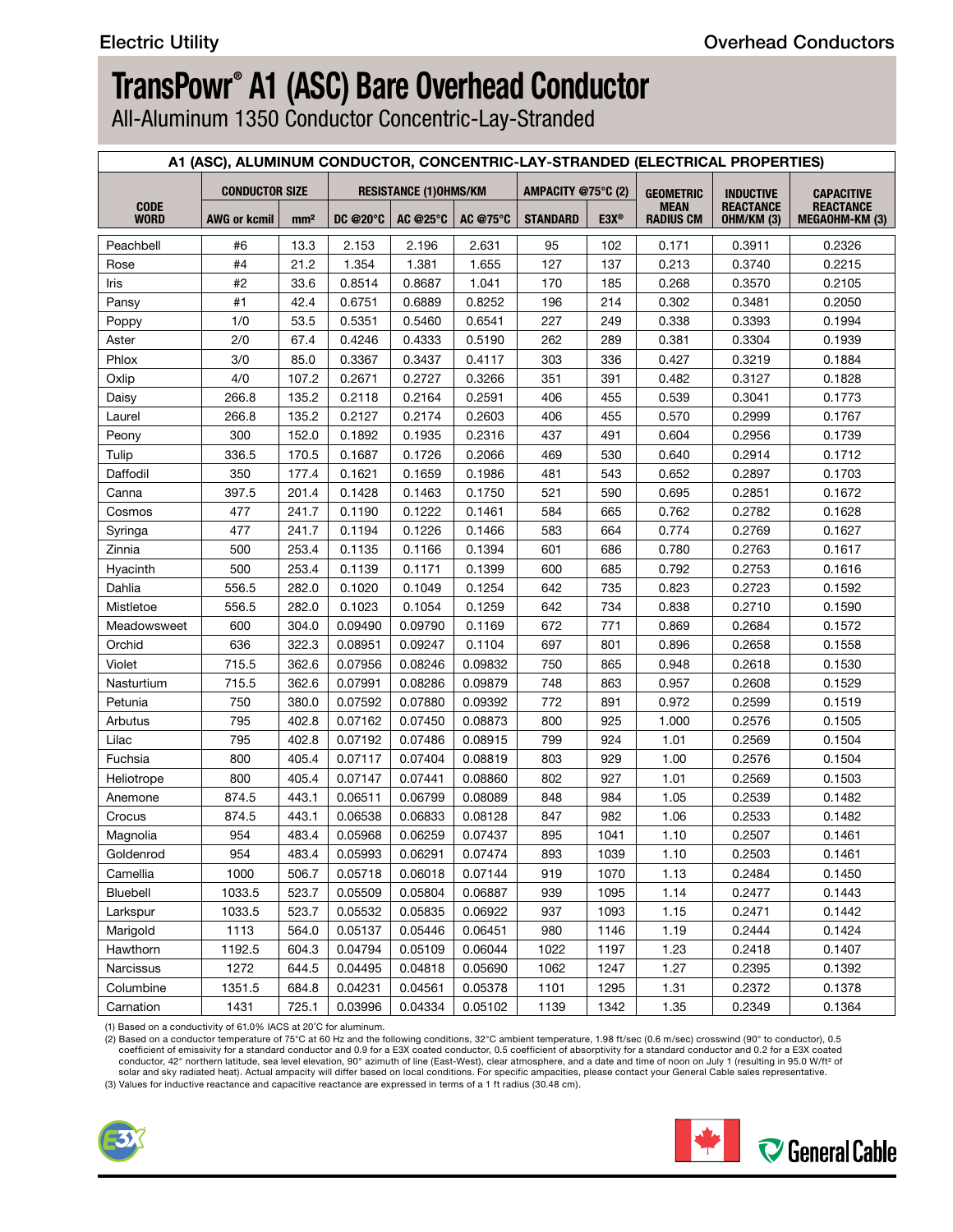All-Aluminum 1350 Conductor Concentric-Lay-Stranded

| A1 (ASC), ALUMINUM CONDUCTOR, CONCENTRIC-LAY-STRANDED (MECHANICAL PROPERTIES) |                                  |                       |                 |                                            |              |             |                                     |                                    |  |
|-------------------------------------------------------------------------------|----------------------------------|-----------------------|-----------------|--------------------------------------------|--------------|-------------|-------------------------------------|------------------------------------|--|
|                                                                               |                                  | <b>CONDUCTOR SIZE</b> |                 |                                            |              |             |                                     |                                    |  |
| <b>CODE</b><br>WORD                                                           | <b>CSA</b><br><b>DESIGNATION</b> | AWG or kcmil          | mm <sup>2</sup> | <b>STRANDING</b><br><b>NO. X DIA. (mm)</b> | <b>CLASS</b> | $0.D.$ (mm) | <b>NOMINAL MASS</b><br><b>KG/KM</b> | <b>RATED STRENGTH</b><br><b>kN</b> |  |
| Gladiolus                                                                     | 765-A1-61                        | 1510.5                | 765.4           | 61x4.00                                    | A, AA        | 36.0        | 2125                                | 126                                |  |
| Coreopsis                                                                     | 806-A1-61                        | 1590                  | 805.7           | 61x4.10                                    | AA           | 36.9        | 2233                                | 133                                |  |
| Jessamine                                                                     | 887-A1-61                        | 1750                  | 886.7           | 61x4.30                                    | AA           | 38.7        | 2456                                | 146                                |  |
| Cowslip                                                                       | 1013-A1-91                       | 2000                  | 1013.4          | 91x3.77                                    |              | 41.5        | 2827                                | 168                                |  |
| Sagebrush                                                                     | 1140-A1-91                       | 2250                  | 1140.0          | 91x3.99                                    |              | 43.9        | 3166                                | 188                                |  |
| Pigweed                                                                       | 1165-A1-61                       | 2300                  | 1165.4          | 61x4.93                                    |              | 44.4        | 3229                                | 192                                |  |
| Lupine                                                                        | 1267-A1-91                       | 2500                  | 1266.8          | 91x4.21                                    |              | 46.3        | 3525                                | 209                                |  |
| Bitterroot                                                                    | 1393-A1-91                       | 2750                  | 1393.5          | 91x4.42                                    |              | 48.6        | 3886                                | 230                                |  |
| Trillium                                                                      | 1520-A1-127                      | 3000                  | 1520.1          | 127x3.90                                   |              | 50.7        | 4232                                | 250                                |  |
| Bluebonnet                                                                    | 1773-A1-127                      | 3500                  | 1773.5          | 127x4.22                                   |              | 54.9        | 4955                                | 293                                |  |

Dimensions and weights not designated as mininum or maximum are nominal values and subject to manufacturing tolerances. In this context, weight means mass.